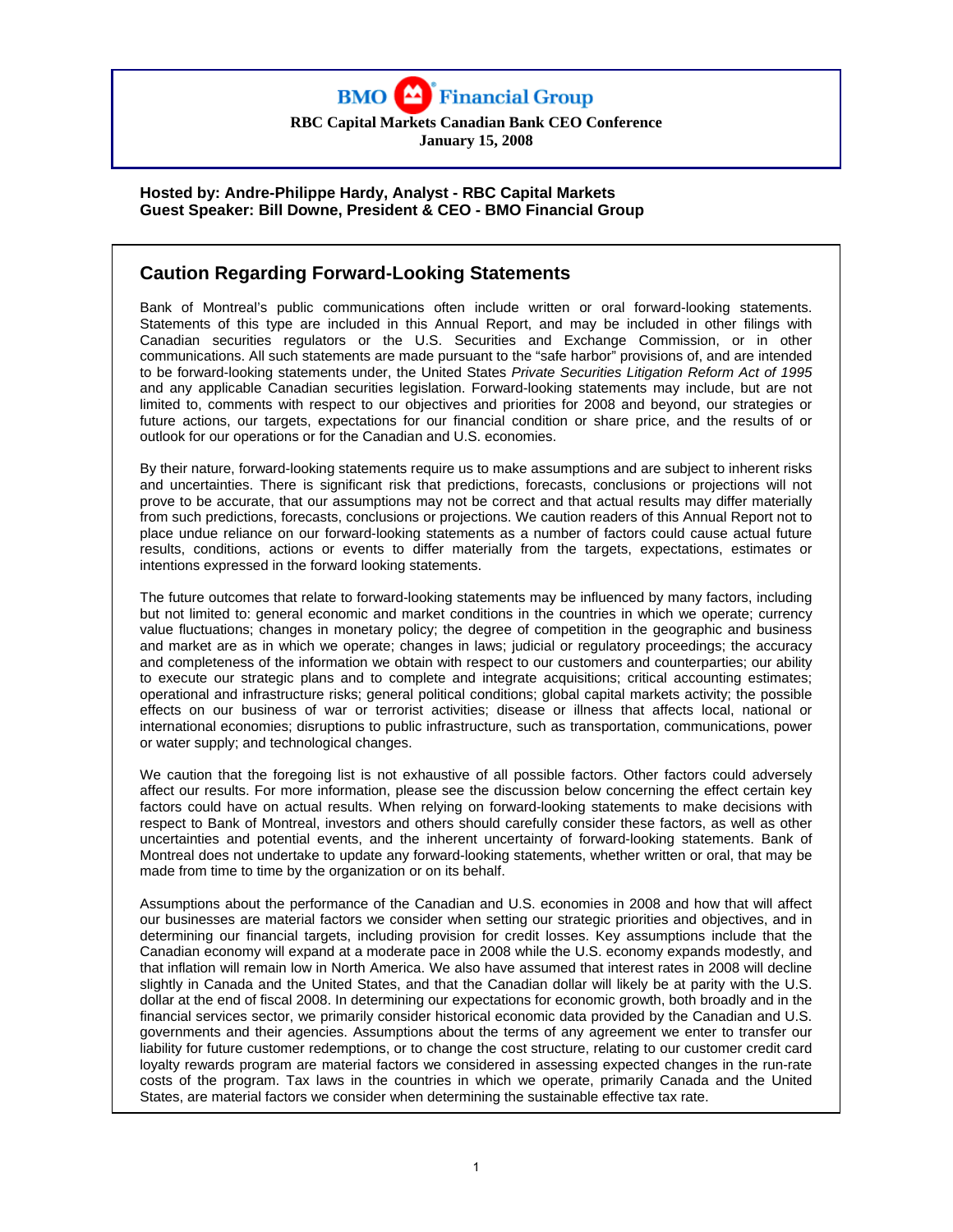**I am happy to have with us Bill Downe, President and CEO of BMO Financial Group. Bill is been with the bank since the early 80s having risen mostly on the US side but he also worked in Toronto along the way. And Bill has been CEO for just about a year. So, I think probably the best way to kick this off Bill is perhaps to have you reflect on the first year, how things have gone, the challenges that the bank has seen and how things may look different in the coming news.** 

### Bill Downe:

Okay. Thanks very much, Andre. The start up question about the first year is a good one actually because I am right now just in the middle of cross North American tour, I am seeing each day two or three groups of employees between 250 and 400 employees. By the end of week, I will have been face to face with just about 3500 employees of the BMO Financial Group, about 10% of the workforce. And that's we are talking about is 2007 in context, what they should take away from the year and my expectations of them for 2008.

And the message that we've been really consistent on is that 2007 was a year of challenge, some of the challenge was our own making, a great deal of challenge came from the external environment and at the same time as those environmental challenges were being faced. We were focused on the four operating businesses of the company, the core business strategies and made real progress in each one of them. So, I think that the mood – we are going really on feedback from our own employees, the mood in the organization is that from the perspective of the core businesses, we have good momentum and the organization is focused on going forward.

## **André:**

**Thanks. Perhaps as you are going around, talking to retail people, obviously, the bank in the past had lagged peers on the retail side. Can you talk to us about what you are prioritizing in terms of improving things? How may we see the improvement in the external reporting, the early signs I suspect would be customer satisfaction / employee satisfaction. Do you have anything that can help us understand the improvement you have seen so far?** 

## Bill Downe:

I think that the business has really benefited from an investment in the physical infrastructure in the last three or four years. I think going into this period of change, the upgrading of the bank branches, the cleaning up of the distribution system, cleaning up of the tools that the sales people have to work with, really is a project that I think brought us from substandard in my analysis of what we needed to do gain competitive equality.

And I often cite just the fact that every one of our locations has modern signage and there is period of time when I think we hadn't paid close enough attention to it. But the big shift in the last 18 months is not an investment in physical infrastructure but in the way that the sales force thinks about their customers and the way that they are measured and certainly the customer loyalty scores are very important in that regard. Starting in January of 2007, we began the measure Net promoter Score which a retail loyalty measurement we used very actively in the United States and have a great deal of experience with at the individual branch level.

And while the sampling which basically asks a series of questions about customer satisfaction and dissatisfaction and the dissatisfaction score is subtracted from the satisfaction score. It takes series of months to accumulate statistical significance but all through 2007 at the branch level. people were getting and update on their branch level, Net Promoter Score. And you could start to see as the information became available, how strong the correlation is between actual financial performance and customer loyalty and I think for us to be able to look at all 900 of our branches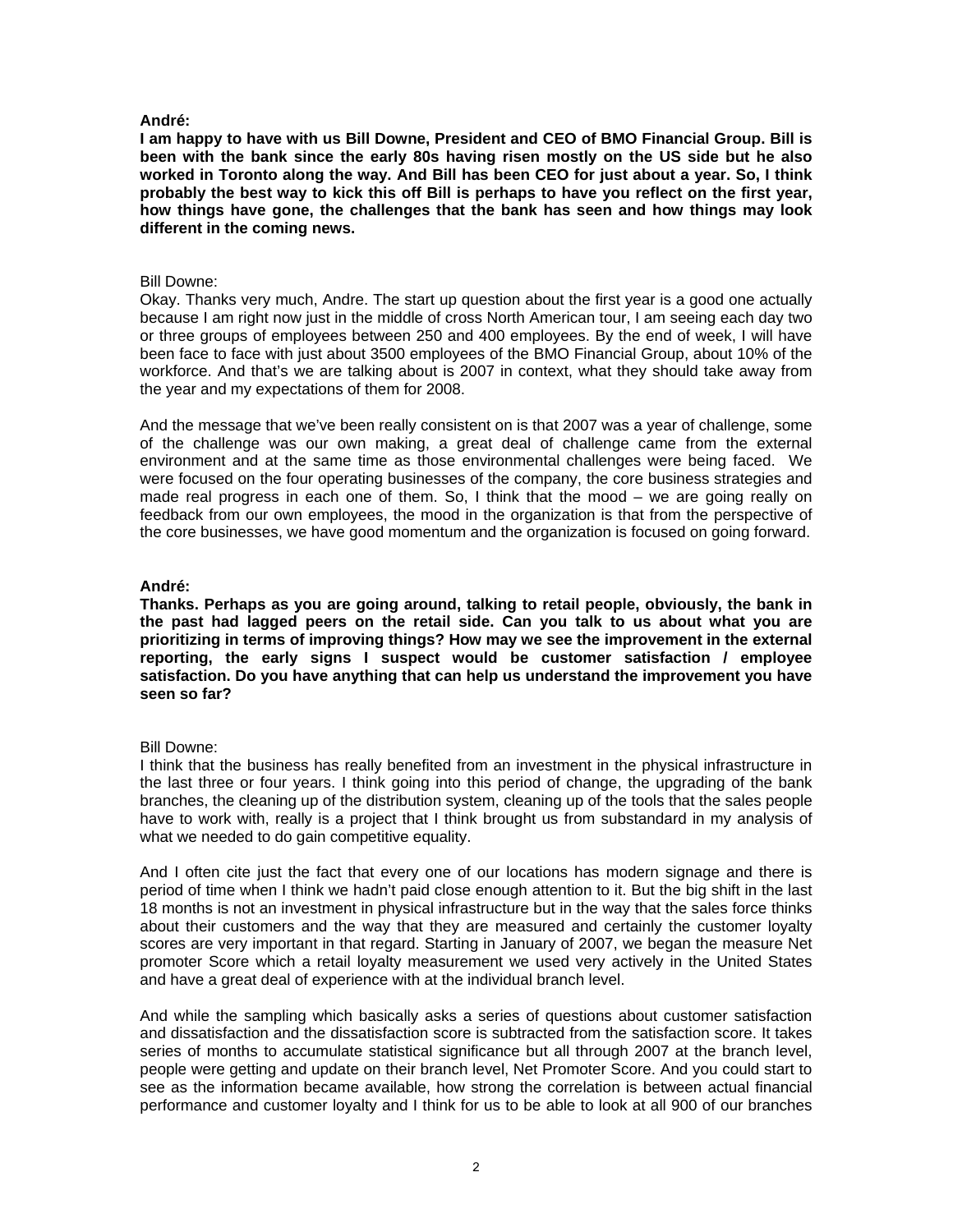on a monthly basis and match their progress against their I guess their targets and their progress against customer loyalty has been extremely helpful. Sharing that information with the frontline also very helpful and Frank Techar who runs the group implemented reporting system at the branch level on the November first, he had the accumulated data now where for each branch, there is a clear report that the people who working in that branch can see, it shows how they are doing against the revenue growth objective.

How they are doing against the Net Promoter Score and their cross sell obligation and in fact it breaks down into a score card for each individuals. So, you can – if you work in one of our locations, you can evaluate yourself, your manager is going to help with you that process which you can evaluate yourself against peers that's not to get the whole universe as against people who are in a similar location, a similar economy, segment of the economy and have a very good sense if you're first quartile, second quartile or where you fit.

And that increase in knowledge, that increase in certainty of about what's expected and how you are doing has actually been a terrific booster for morale. We've had very good employment engagement scores in the bank but I think that our own frontline employees felt that they needed to be more competitive and we needed to be more competitive than anyone did. So, I think it's had real positive effect on that. And we are seeing now instances of individual locations putting up some extraordinary loyalty scores. I think historically we would have seen in our US system Net Promoter Scores in the 40s which is really at superior level in the industry and maybe half that level in Canada. I was in Halifax last night and in an employee roundtable one of the branch managers came forward and hit a Net Promoter Score year-to-date or in the last 12 months of 90 which is extraordinary. And that focus on the customer can translate into extremely high loyalty scores if it's within the context of one distribution point.

### **André:**

**And so is that too early to tell how these are evolving in terms year-over-year change in net customer score or net promoter score, that'd be one question, and the other one would be how you incenting people differently to make sure that they do behave in the way that leads to an increase in that promoter score?** 

### Bill Downe:

Well, in 2007, Frank used subjective translation of the collecting data to influence the performance rewards for the year. In 2008, it's going to be much more specific not formulaic yet, but much more specific and people understand that 40% of your valuation comes from revenue growth, 40% of it comes your customer loyalty score and 20% of it comes cross sell. And everybody has a piece of paper every week that has their branch NPS and how they rate to their peer universe at the top of it. So, they have a constant reminder.

So, I think the necessary steps of making sure the data was reliable, making sure it's well understood so that the sales force believes that it has integrity. I think that's phase is accomplished and what I am most happy about is my own ability and this you have to understand, the system was built so the information at the frontline is at high quality as it is anywhere but my own ability to go online, I can look at – if am going to visit a bank branch, I can look at their score, see how they are doing this week, actually look at the individuals in there takes me two or three minutes and then when I stop and visit the branch, I know how each individual is doing and I can ask them questions.

How you are doing against your targets, what are things that are made a difference, what are the behaviors that you have changed everyday in the way that you approach your work and particularly for the people who are these employers that people who would really showing big improvements and performance. How do you think – how do you think you changed your behavior in a way that's contributed to that. And what's happening is people are starting to ask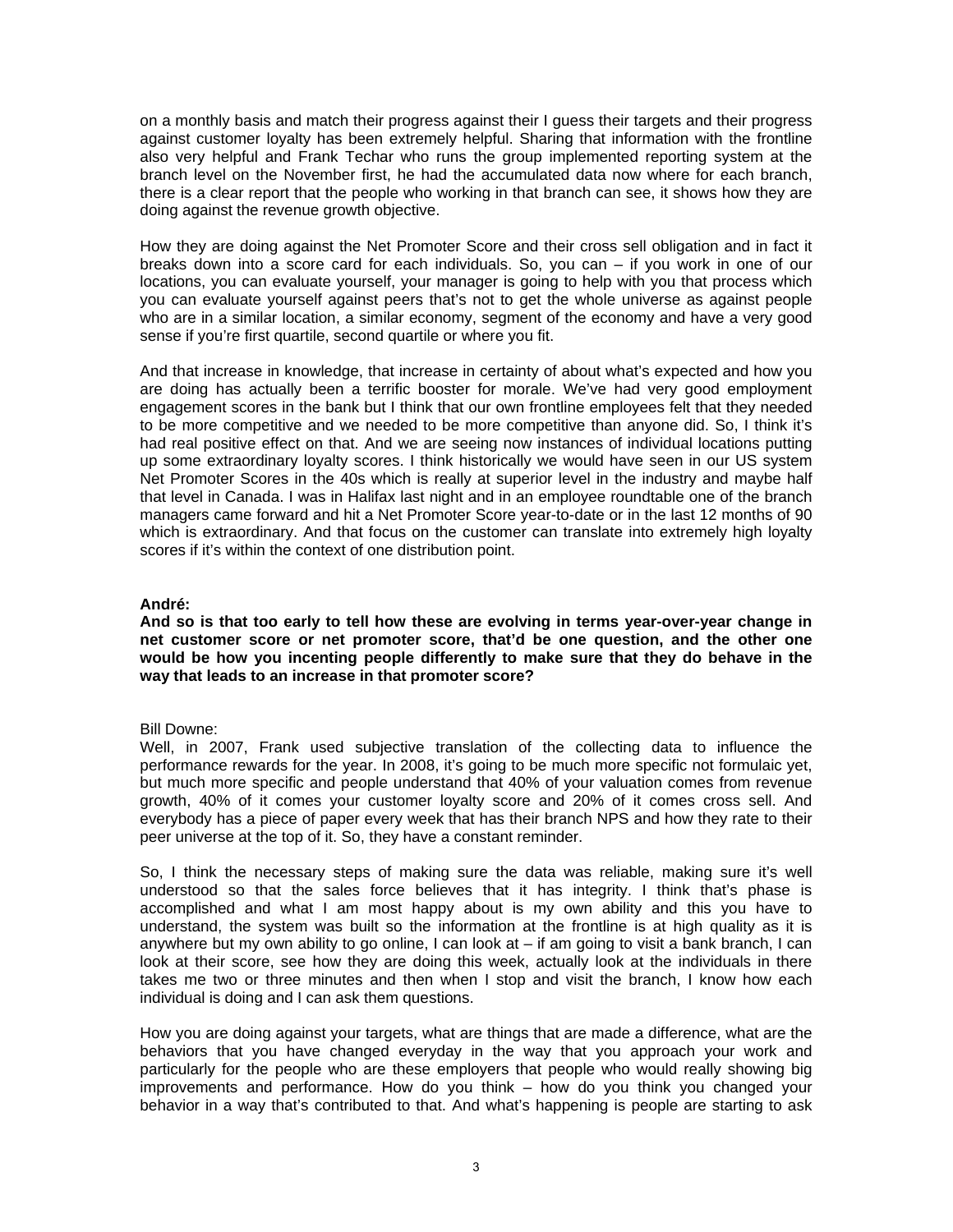questions of each other where if they see a movement in the loyalty scores in another branch, they will actually pick the phone up and call the manager and say what are things that – what are things that you are doing this month that are really making any difference. Those are very open and transparent system and it's leading to much higher level of collaboration.

### **André:**

**Let's take a step back and, clearly economic risk is rising in the US and on the one hand the bank has historically been conservative from a credit standpoint, on the other hand the bank is a bigger in the US and you would also have some exposures by your structure investment vehicles. So perhaps in the context of – if the question – if the US economy will slow, how do you think the Bank of Montreal will fare and how is the bank preparing for such an area?** 

### Bill Downe:

The US economy has slowed. The question of whether technically we have a recession or not I think is the debate but the US economy very clearly has slowed and in the Mid West where our retail and commercial business is concentrated, we are actually in about the third year of much slower growth, obviously, the Mid West was affected by the early down turn in the auto industry and the property market hasn't been nearly as robust in that period. So, I think that from a conditioning point of view and you have actually seen it in our results because at Harris Bank we had double digit revenue growth over an extended period of time and that's really slowed down. So, we are looking at volume growth of just under 10% but still spread compression the last two or three quarters.

So, I think that the slowing of the US economy is actually being recognized in the marketplace. And I don't know whether zero or half percent growth is what we will ultimately see in the first calendar quarter but whether it's that low or little bit lower. I don't think its going to make a big difference from our perspective in the operating performance. As you said, we have relatively conservative underwriting posture with respect to home mortgage lending, it's an all prime book but it's still a relatively conservative approach and I think the challenge for us is to ensure that our frontline people and our credit people maintain those same consistent standards that there is an opportunity to grow market share with the withdrawal of some competitors from the marketplace in the Mid West and the economy will be recovering before the newspaper tells you that's the case.

So, I told Ellen Costello who is the President of Harris and her management team that they need to be out in front of the market, they have to be talking to customers. And as long as we employ consistent historical underwriting standards, I would expect in the latter half of the year, they will find the conditions are better not worse. As far as the wholesale market goes, I think that our investment banking business has such diversity in it that its hard to say in the next quarter or the quarter after what the pipeline is going to look like because the M&A business goes up and down and the debt underwriting business goes up and down and the equity underwriting business goes up and down. We actually have a business model in the United States that has shown great growth around our existing base of corporate banking customers.

You'll recall that we bought a small firm, New York base firm, they have very strong research department to compliment BMO Nesbitt Burns Research and in fact had been building out that research capability around the market segments that we operate in. And that was a strong area of expansion for BMO capital market last year. And I expect that we will have to work through the economic cycle but through the economic cycle, it would be a bigger contributor in the future. You asked the question about SIV's…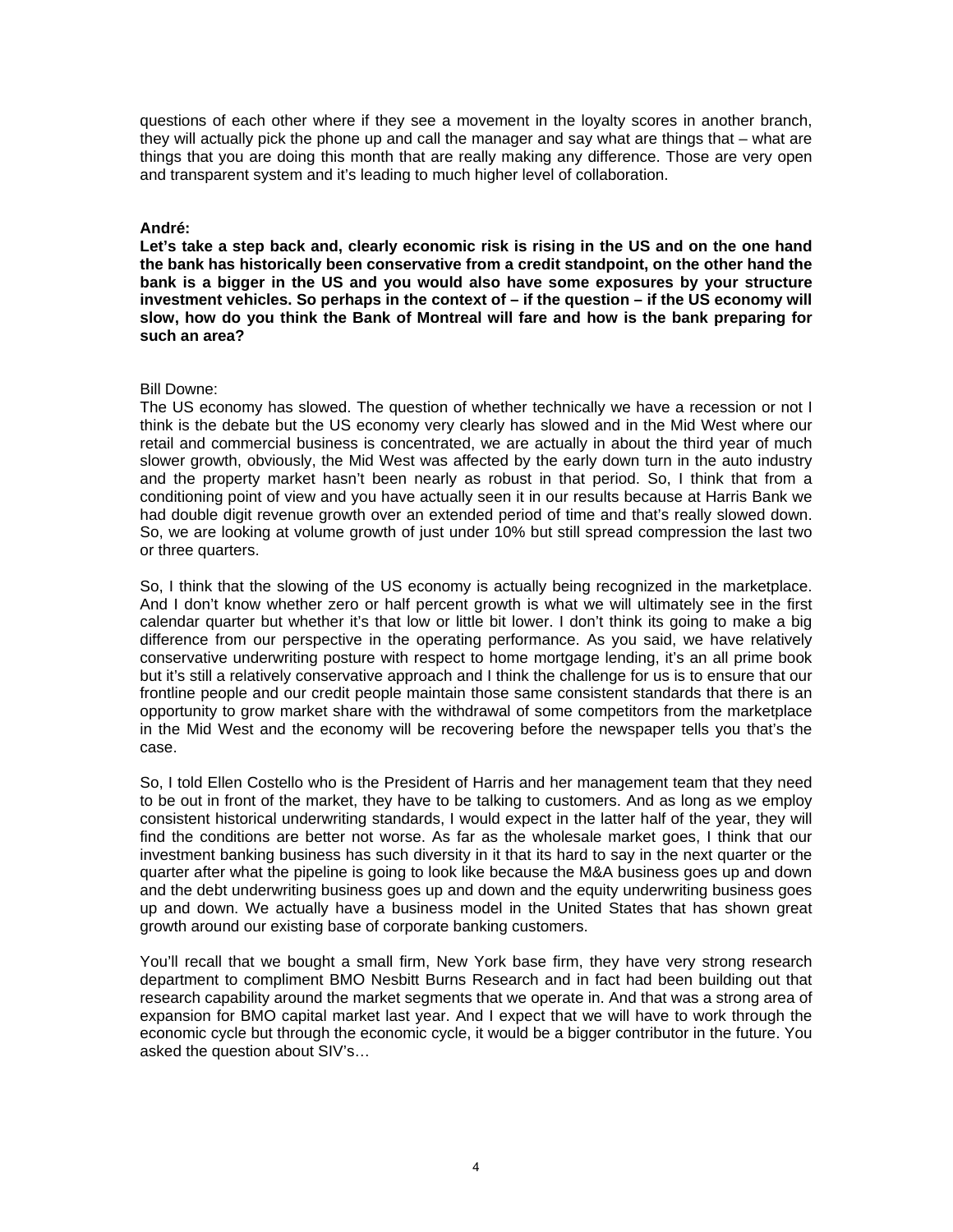#### **Indirectly there would be credit exposure there but perhaps the question they should be looking for - Can you provide us with an update of your plans with regards to SIV's the bank sponsors**

#### Bill Downe:

With respect to the economy, I'll reiterate the asset quality in those portfolios is extremely high, principally AA and AAA rated paper. As a consequence I don't expect an economic downturn to create visible credit risk in those portfolios.

You'll recall we've been in the SIV business probably from the inception. We hired a high quality team from Moody's almost a decade ago. They're the core of our business. They have an excellent reputation. It's been a very successful business over much of it's life. Clearly in this environment the notion of investing in a AA / AAA arbitrage doesn't have enough spread in it to justify the size of the market itself and we've been de-leveraging and reducing the size of the two SIVs we operate Links and Parkland. Links was about \$23B at the end of July and as of today the size is about \$15B. So we've been making good progress on the de-leveraging of the program. I think we're a little bit unique in that our first approach in reducing the size of the SIVs has been focused on assets sales because we were able to sell high quality assets and maintain the diversification in the portfolio.

We still have the opportunity to complete some asset swaps with capital note holders, which I think will probably contribute to additional reductions. As long as we continue to have progress in reducing the size of the SIVs, maintaining the quality, maintain the good relationship with the capital note holders who's interest I think are pretty closely aligned with ours, we're going to continue along that path and hopefully each quarter will show progress.

I expect what you'll see is as the market comes down in size, certainly as the structured paper market … which as about \$2.2 trillion dollars at the mid-point of this year … comes down you'll see an emergence of new products. There may be some new forms of SIVs that emerge, but I think the focus is on size reduction.

### **André:**

### **What are the next key funding dates we should watch for and as assets have been sold has the underlying quality of what's left changed at all?**

#### Bill Downe:

We've been really focused on ensuring that the diversification and credit quality of the portfolio, the rating of the portfolio was maintained as we sold assets. We don't sell a pro-rata piece of every bond that is in the portfolio, but we rebalance the portfolio each time there is an asset sale, so that the quality of the portfolios have been maintained as they have been reduced.

As far as future funding dates go, if you go back to August and September, the funding dates were quite close. We've been pushing them out. In the case of Links they're pushed out to February now … the latter half of February and we keep watching the rolling maturities and we've provided some liquidity to other capital note holders when there were funding spikes.

Part of the strategy is to keep pushing out those funding maturities. We sell assets and accumulate cash in anticipation of that.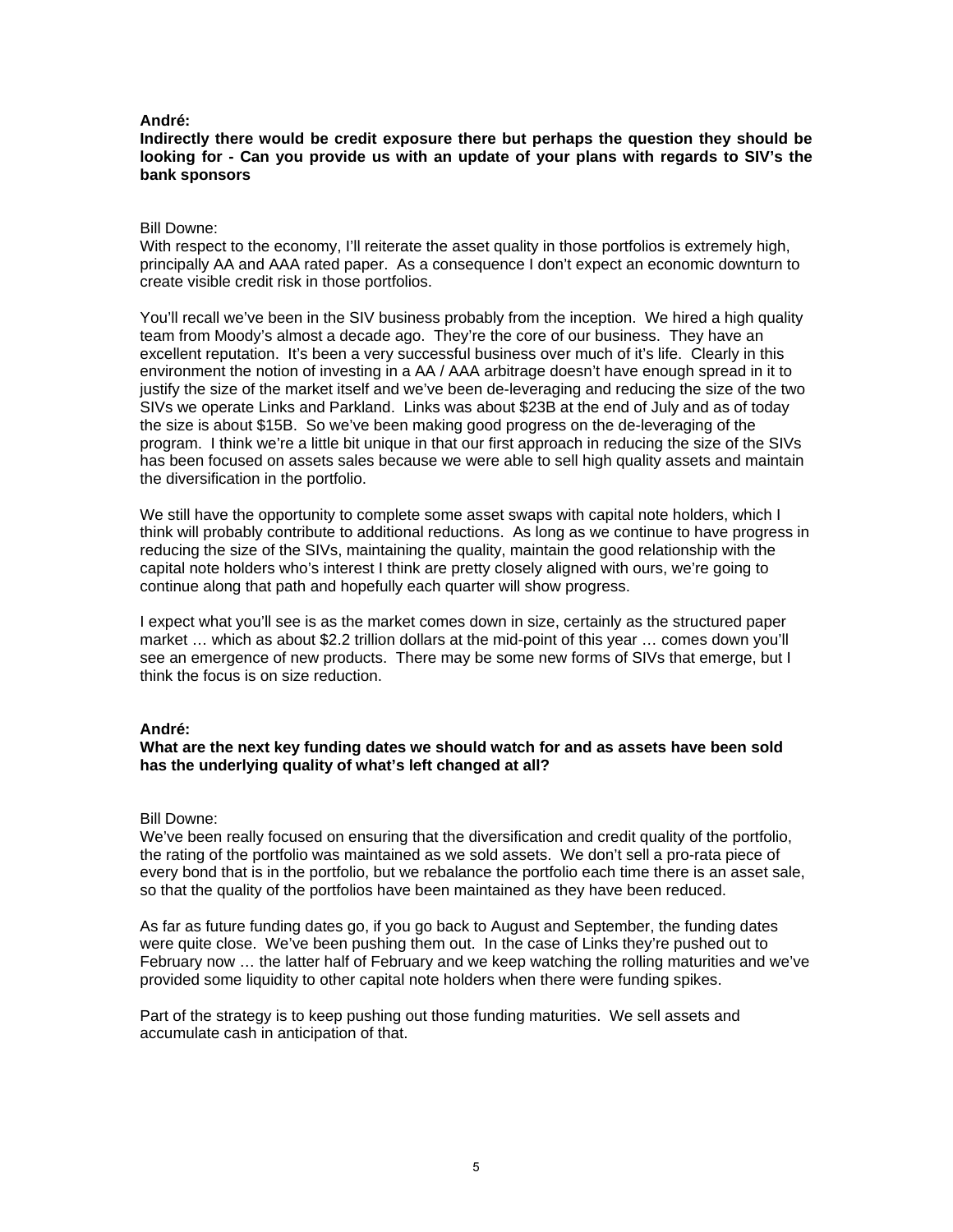#### **Obviously leverage has come down if a fund has gone from 23 to 15 with presumably the same capital underlying these notes. What would need to happen for a senior debt holder to start to loose money?**

#### Bill Downe:

You'd have to see value erosion in AA and AAA bonds beyond what we've seen so far. The NAVs are still comfortably above the trigger points and we keep going back to the underlying quality of the assets as being what has differentiated Links and Parkland from the rest of the universe

#### **André:**

**Back perhaps to the US and credit, a lot of originators of prime mortgages would have thought they had conservative underwriting standards but the market deteriorated so quickly that they are incurring losses. So, maybe with that as background, could you help us understand whether the underwriting standards at the Bank of Montreal were more conservative of any industry average in the US or they changed at all in the last three to four years as underwriting got generally less strict across the industry?** 

#### Bill Downe:

I don't think there was an erosion of our underwriting standards in anyway. The Harris Bank's underwriting standards have actually been historically conservative relative to even Bank of Montreal and the US market is typically little more aggressive. It doesn't mean we are not going to see an increase in delinquency rates because delinquency rates increase when the economy slows, doesn't matter what your underwritings standards are if you had five basis points of provisioning at a point in the cycle where there were no delinquencies you may have 10 or 12 of 15 or 20 basis points.

But I think we are going to be able to, notwithstanding an increase in provisioning which you would expect if the markets as a whole shows higher delinquency, I think we are going to able to continue to show relative out-performance. We have no exposure to the credit card markets, typically the credit card market reflects stress around leverage. The irony is actually in this cycle, credit card delinquencies are well below home equity delinquencies and I think that's because the credit card is actually turned into the last safe bastion for consumers who are stressed because they know its their access to the payment system.

But on the home equity and mortgage front, I think we've benefited from the historic footprint, Harris Bank, the community is that we operate in and where we see mortgage delinquencies, its usually tied to one of two things, unemployment or divorce, those are the two and in fact, in most of the industry for prime mortgages, it's those family issues that typically cause delinquency and quite often even though you have loan delinquency that comes from one of those events, it doesn't mean that the loan will ultimately come back into a performing notes.

So, we might see delinquencies of 90 days, but as long as you supervise your own portfolio closely you are in touch with borrowers, you can also manage the ultimate experience you have. And so, I am not going to say that we are not going to have any increase in provisioning if the housing market in Chicago deteriorates materially we will but I think it will be better than what we see in the market as a whole. I should also add that property values in the greater Chicago area are down around 2.5%.

That is the reflection of the fact that there wasn't a great run up in property values and where most of the property decline has been taking place was in the collar counties are to around the outside of Chicago where we really haven't had a high concentration of origination. That's where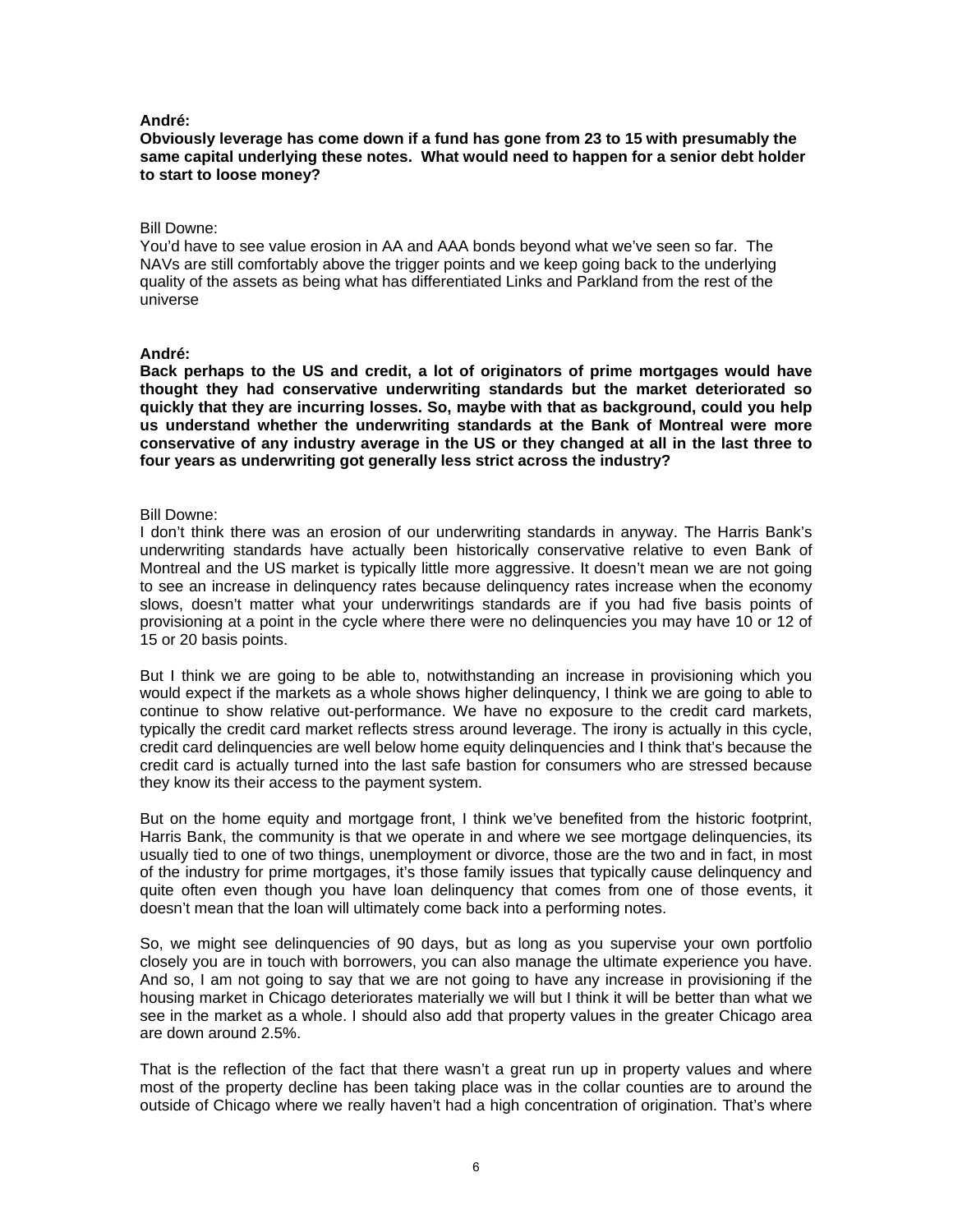there had been new developments where I think if there is evidence of property stress in that market, that's probably where you will see it. We don't see high density year for sale sign in the developed suburban areas of the city.

### **André:**

### **And then the on topic of for sale signs, are you seeing more for sale signs on banks that you may have previously thought as interesting that may all the sudden be for sale?**

### Bill Downe:

We are certainly seeing valuations on banks that would suggest there are some decent for sale signs. I think that it's probably a little bit early but I would expect that in 2008 there will be a number of banks that they would have been logical banks for us to be in conversation with, there will be a higher receptivity to the notion of doing transactions. But if you look at every year for the last six or seven years, we've been able to do one or two or three acquisitions and I am confident that what will be different in the next year or 18 months is that what's in that pipeline will come in representing better value.

### **André:**

### **And is the bank comfortable enough with its capital position to take advantage of such opportunities if they arise?**

### Bill Downe:

I think that the reason why we have been consistent in managing our capital and kept an eye on tier one capital ratios current above 9.5% is really the balance between closures in unsettled markets. We have what amounts to 2.7 billion dollars of capital above our target of 8%, so we have that capital as protection should we see any market deterioration in the short run. And I think its clear that as we see clarification around and we are seeing that absolutely since the first of the year around the funding of commercial paper markets globally that that capital would be available for future acquisitions.

### **André:**

### **And similar question in your trading rooms, I am sure there are spreads that are wider in many asset classes. Do they have the liberty to go after those wider spreads or is the bank more cautious given the environment?**

### Bill Downe:

I think that the standards around investment have to be the same through the cycle. So, if you can earn a much higher risk adjusted return then those are assets that you should accumulate. But in the case of our capital markets business, there is also a necessity to turn assets over. I think its really maturing assets are being replaced with higher spread assets. I wouldn't say that the use of capital in our wholesale businesses increasing. If anything I think that I am looking for a little more efficient use of capital and I would expect that our wholesale business is should be able to continue to show earnings growth that use a little less capital and in fact, that may help contribute to more available capital for investment in the retail and commercial business.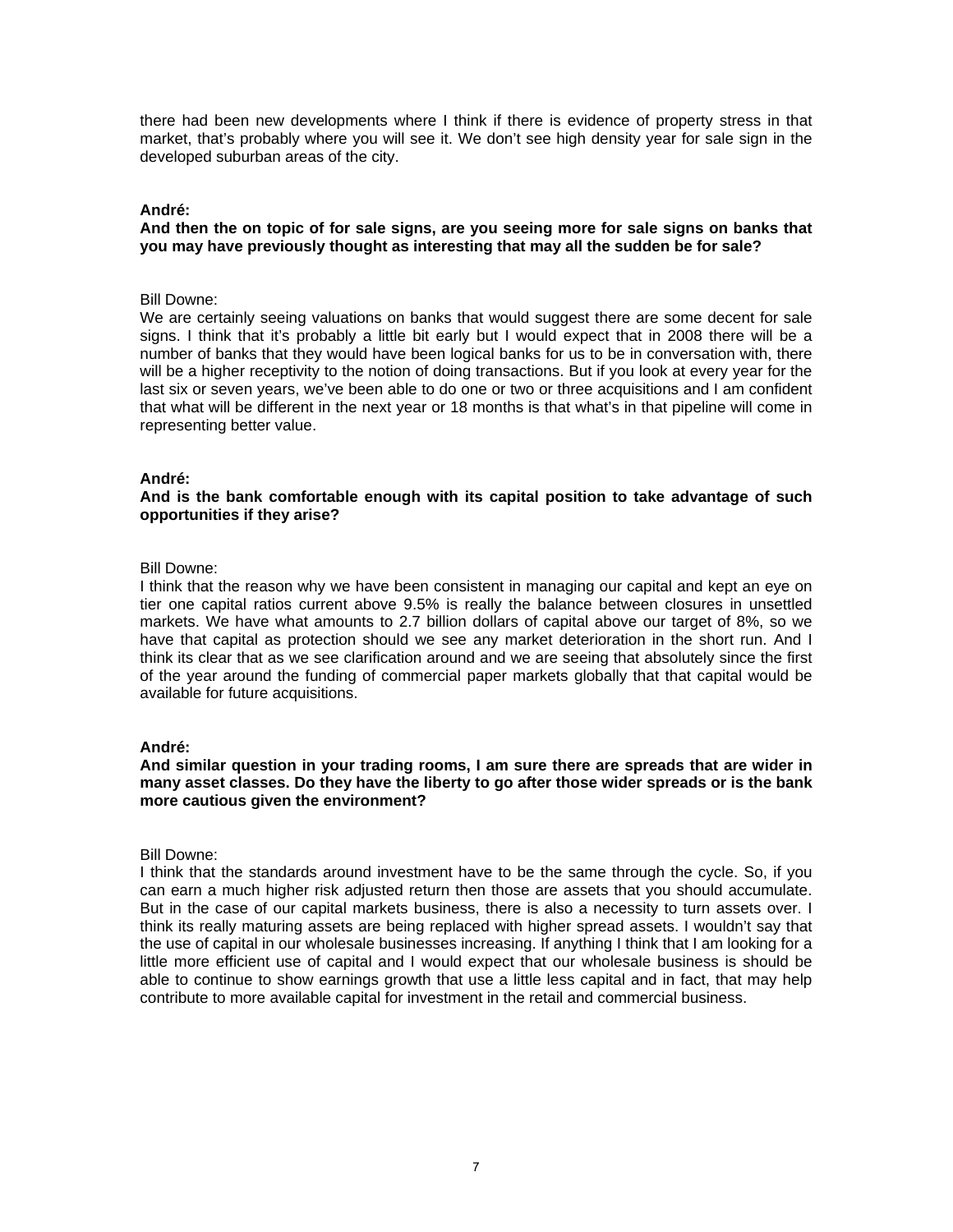**Now you've been directly answering the next question I would ask, but I wanted to ask, obviously, there is been a review of the risk profile on the commodity trading side. Did that translate to other trading areas which may or may not have an impact on revenue?** 

### Bill Downe:

Yes, it did actually. We – the way we approach the review is not to look specifically at one area of business. But to say, we are in multiple businesses, I look at 28 business units every 30 days not because I separate them and they compete but because I wanted to understand that dynamics of those 28 business units. We looked at the risk not only the risk methodology, the science behind risk, the tools are being used but the way human judgment was being used in everyone of our businesses and we looked both this way in the individual businesses and we have looked this way across the organization, that's very timely because as you know, we are all working through the implementation of Basel II and how does that change – how do we think it is going to change the banking landscape.

And you can recall in the early 1990s, we were the first bank in Canada and one of the first banks in North America to look at contribution to risk from individual loans. I think we were the second client in the world of KMV, which 2700 banks now use to manage their portfolios. And we made great advances, I think that was the principal contributor to our provisioning of around 35 basis points over the last 15 years relative to an industry average of around 56 basis points. I think that the conversions of market risk and operating risk countering counter party risk and credit risk is – we are now to a point of maturity in markets where the tools that we have can be employed much more effectively and they can be a source of competitive advantage.

So we are taking -- this year we are going to be taking advantage of the fact that we have done a thorough review and a benchmarking in every single area of the company to make some enhancements that I think will take us forward. I am happy to say that in a number of areas we benchmarked and continue to benchmark as best in class. And there is some areas where there is some recent learning that I think will be very helpful to us. So in response to your question, the management of risk has always been central part of our discipline in the company.

It is something that I believe needs to be renewed. I don't think you can stay at this level all the time and going through the process of renewal was something that I had anticipated. Coming into my role last March, I thought that it was going to be one of the high priority items, I mean it got accelerated I will tell you that. Candidly, it got accelerated by the events of the year, and maybe that's helpful too because it means that everybody is on the same page. There is 35,000 people in the company who agree with me that it is a good idea to do this.

### **André:**

**Maybe before we open the floor up, we haven't talked about the margins in the US, the competition for deposits seems to have increased even further, that's what we intend to hear from banks, are you seeing that in Chicago, is that affecting the spreads of Harris? In Canada, clearly any bank that is not a 100% retail funded would have had negative impact of higher wholesale funding cost and then you had prime spread which was also out of whack with historical norms, so perhaps with that as the background, can you please address the margins and what you see going forward?** 

### Bill Downe:

The margin experience in the US certainly was that we were seeing spread compression, in the last two quarters, if you recall our quarter end, we actually saw spread stabilization. I have been talking to the frontline people about pricing discipline, because I do expect that lending spreads in the US will be widening out. It is still competitive, it is interesting, but at times like this, what you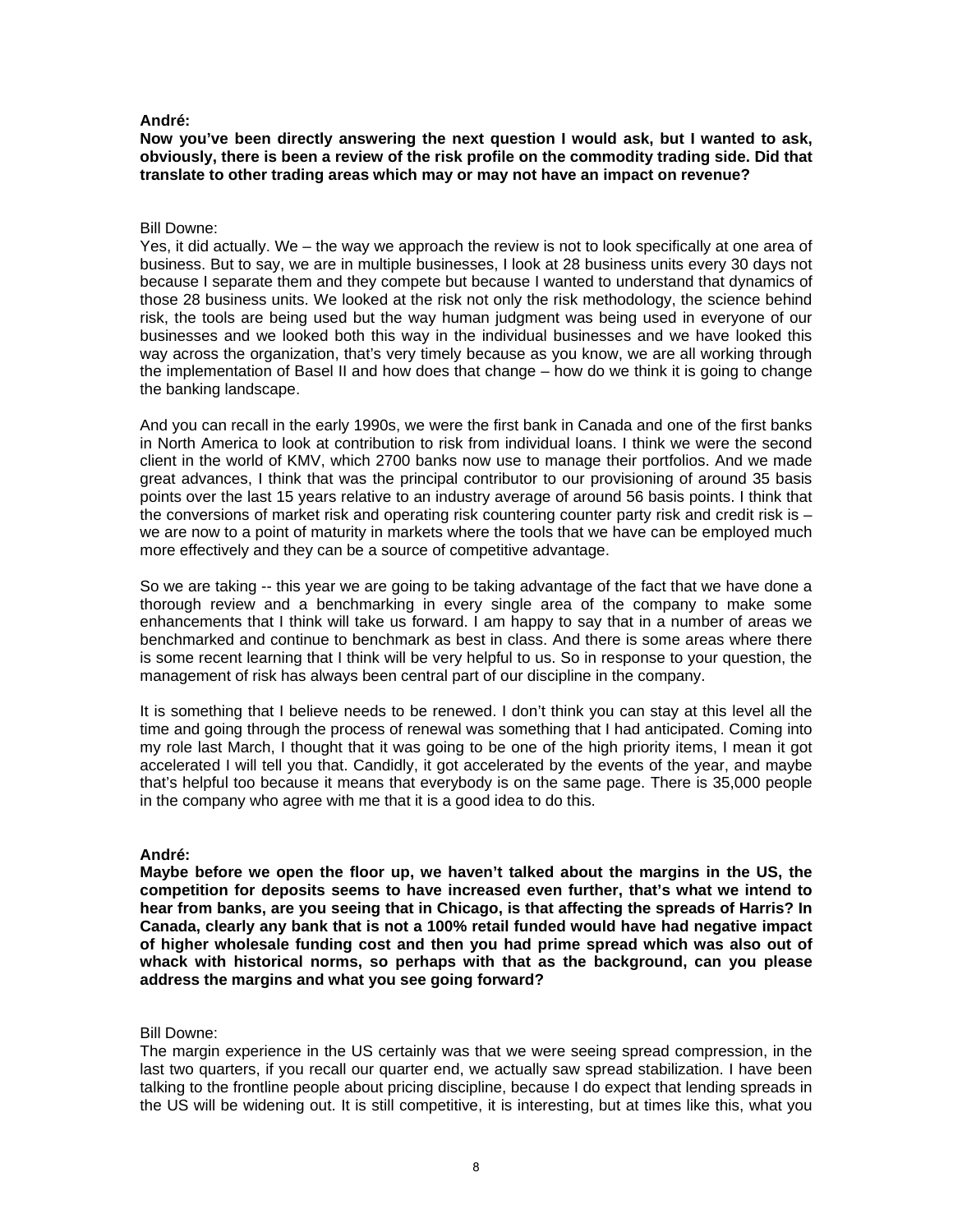often see is a last gasp, where people who are experiencing difficulty will compete on price to try to overcome it. But I expect that there will be less – certainly in our markets there will be a little less competition. I mean recognize that a bank like Washington Mutual opened a 125 locations in the Chicago area and had plans to open another 125 and they certainly have put the second 125 on the sideline and I believe there is branch closings taking place.

The conversion by Bank of America will take time. The conversion of Bank One at the Chase branches has taken some time. So I continue to encourage people to ensure that their pricing reflects the reality of what ought to be a more favorable market going forward. We haven't seen it, and there is still – frontline sales people are still sensitive to pricing competition. But if you take the last two quarters the stabilization of margins, I think I am probably closer to the truth than they are. In Canada there is no question that the compression of the prime spread has had an impact. In the fourth quarter it was much more evident.

We have actually seen a little bit of an improvement and you could look at it. It just had commercial paper funding prices relative to treasuries. They have come in quite nicely and they were in the 50 to 60 basis point range and they have tightened into around 15 and in the US, we are back to historical spreads. Our conduits are funding 3 basis points over, which is about what the historical margin was. So I think you will continue to see some improvement in the Canadian market and what that means is that the effect would have been the greatest in the fourth quarter, probably where we stand now about the same in the first quarter and I would hope to see some improvement in the remainder of the year. And I think if administered rates come down I think that will be helpful too.

### **André:**

**Okay. And what we will do now is open the floor up for questions.** 

### **Audience Member:**

**Mr. Downe, last year we saw that there were losses at various banks both in the States and Canada, and there were – we saw senior management changes there. We saw senior management changes at Citibank, we saw senior management changes at CIBC here in Canada. But we didn't see any senior management changes at BMO given the large commodity loss last year. Can you explain why is that?** 

## Bill Downe:

Well, there actually were some changes, certainly in the business itself, there were some immediate changes. This is a significant business within the company. The head of the business left, we appointed a business head and we made significant changes within the commodity business itself at all levels of management and also in the area of risk management we hired new resources from the outside to strengthen that team and I think that in the case of management change around event, you really have to go to work with the root cause. If there is a break down in judgment or a consistent record of using bad judgment, management change absolutely is called for and we really have to focus on what the root cause was. And I was asked a question at the time don't you think you should have a symbolic termination because it will help the market. And I said, what you mean? And he said, there is a mentality you should fire somebody just for the sake of firing. And it doesn't really matter who it is, just as long as you do it. That is not something that I subscribe to and we have a management team that is open, it has a high level of trust and in the case of the events of the last year, I was pretty satisfied that we understood and what the origin of the problem was and as I said at the time, it was a one location, one time event and we dealt with it on that basis.

### **Audience Member:**

**Bank of Montreal has had Harris Bank for a long time, you saw LaSalle got purchased, and MAF got purchased; maybe there is not a strategy to grow in the US, but are you looking**